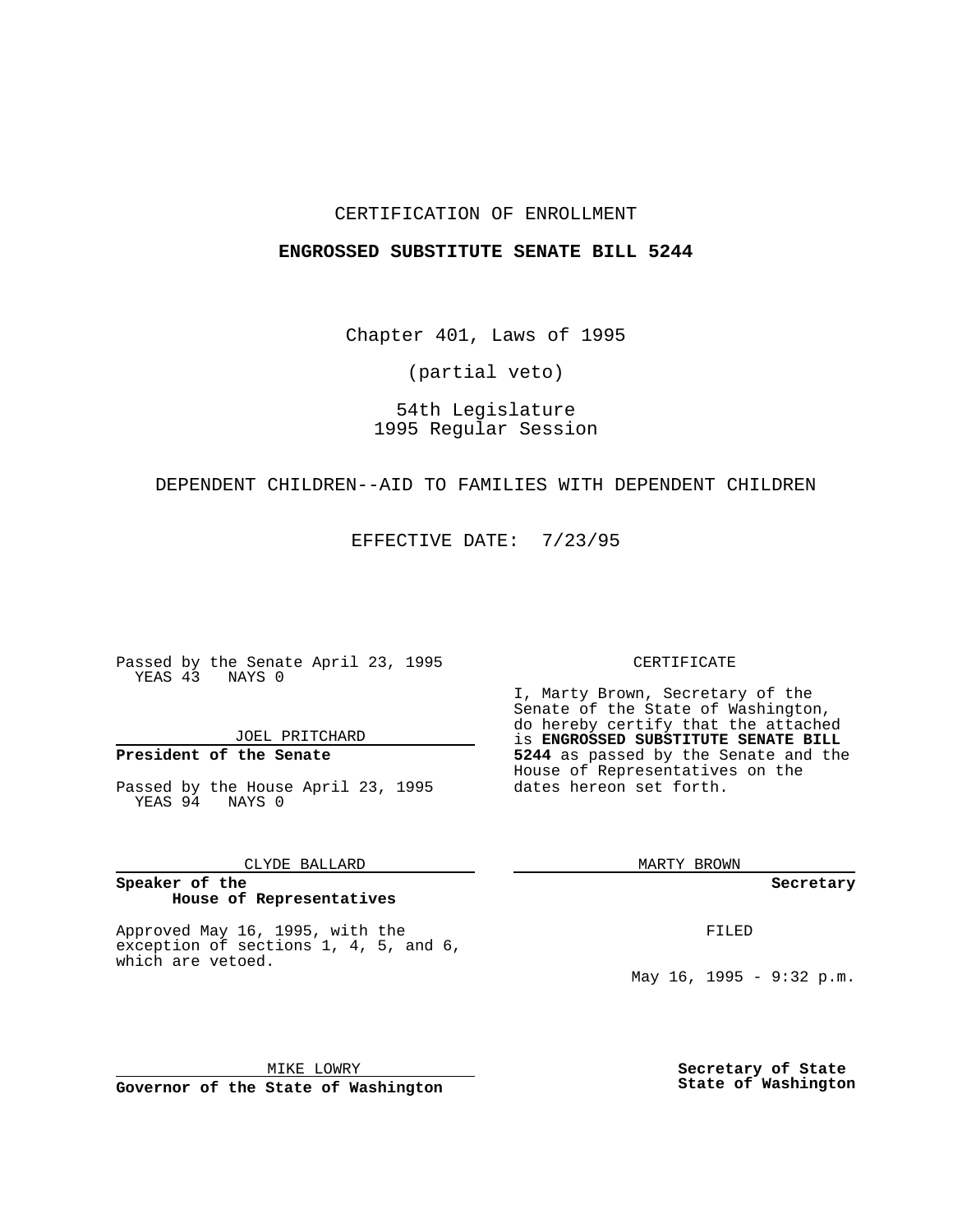# **ENGROSSED SUBSTITUTE SENATE BILL 5244** \_\_\_\_\_\_\_\_\_\_\_\_\_\_\_\_\_\_\_\_\_\_\_\_\_\_\_\_\_\_\_\_\_\_\_\_\_\_\_\_\_\_\_\_\_\_\_

\_\_\_\_\_\_\_\_\_\_\_\_\_\_\_\_\_\_\_\_\_\_\_\_\_\_\_\_\_\_\_\_\_\_\_\_\_\_\_\_\_\_\_\_\_\_\_

AS RECOMMENDED BY CONFERENCE COMMITTEE

Passed Legislature - 1995 Regular Session

## **State of Washington 54th Legislature 1995 Regular Session**

**By** Senate Committee on Human Services & Corrections (originally sponsored by Senators Owen and Hargrove)

Read first time 02/22/95.

 AN ACT Relating to the definition of "dependent child" for purposes of aid to families with dependent children; amending RCW 74.12.010; adding new sections to chapter 74.12 RCW; adding a new section to chapter 74.20A RCW; and creating a new section.

5 BE IT ENACTED BY THE LEGISLATURE OF THE STATE OF WASHINGTON:

 $6$  \*Sec. 1. RCW 74.12.010 and 1992 c 136 s 2 are each amended to read 7 as follows:

 For the purposes of the administration of aid to families with dependent children assistance, the term "dependent child" means any 10 child in need under the age of eighteen years who has been deprived of parental support or care by reason of the death, continued absence from 12 the home, or physical or mental incapacity of the parent, and who is living with <sup>a</sup> relative as specified under federal aid to families with dependent children program requirements, in <sup>a</sup> place of residence 15 maintained by one or more of such relatives as his or their homes.

16 Neither the definition of "dependent child" under this section nor 17 any other provision under this chapter shall limit the requirements of 18 the department to provide notification to parents under section 2 of 19 this act or limit the right of a responsible parent to be excused from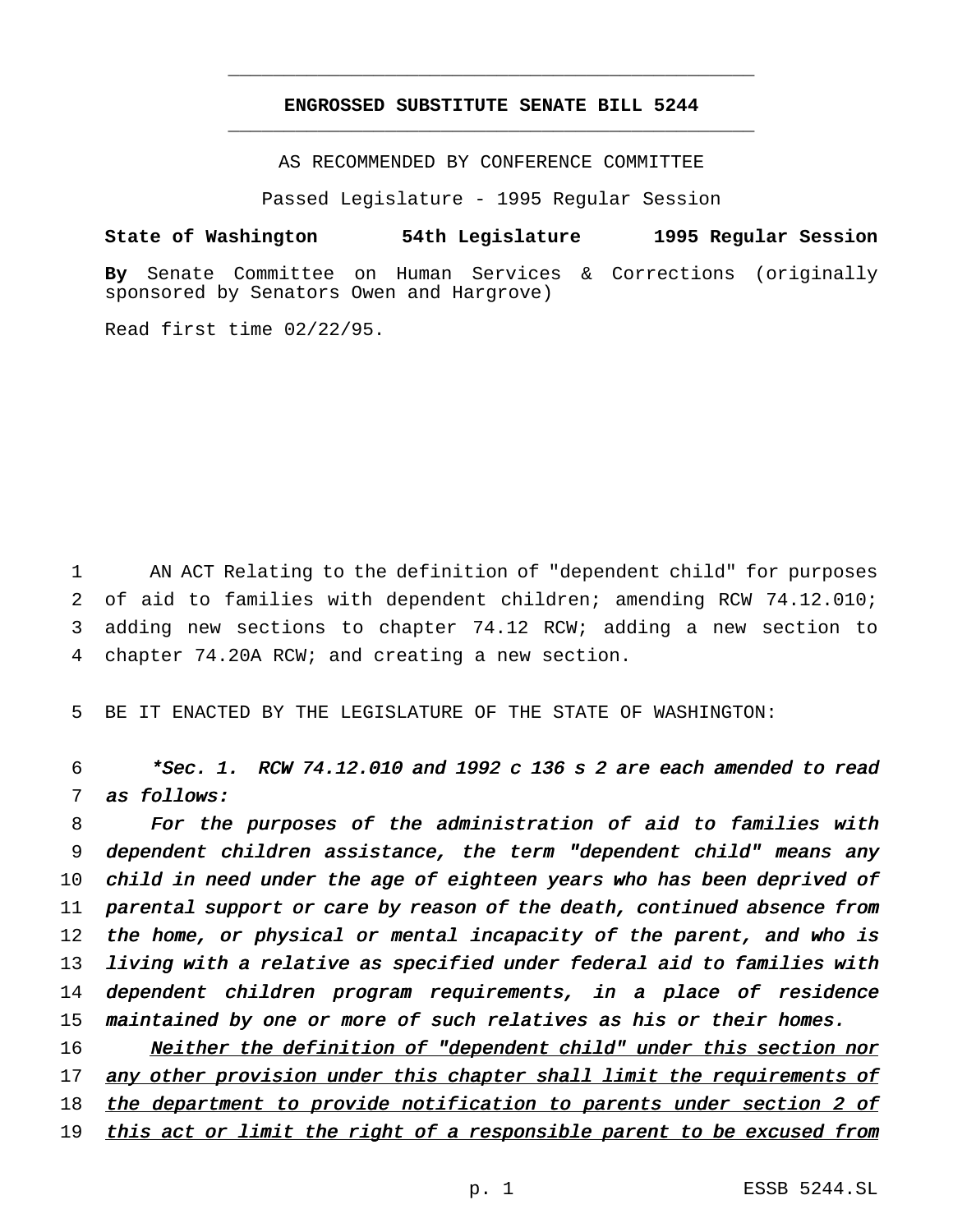1 providing support for a dependent child under sections 4 and 5 of this act.

 The term <sup>a</sup> "dependent child" shall, notwithstanding the foregoing, also include <sup>a</sup> child who would meet such requirements except for his removal from the home of <sup>a</sup> relative specified above as <sup>a</sup> result of <sup>a</sup> judicial determination that continuation therein would be contrary to the welfare of such child, for whose placement and care the state department of social and health services or the county office is responsible, and who has been placed in <sup>a</sup> licensed or approved child care institution or foster home as <sup>a</sup> result of such determination and who: (1) Was receiving an aid to families with dependent children 12 grant for the month in which court proceedings leading to such determination were initiated; or (2) would have received aid to families with dependent children for such month if application had been made therefor; or (3) in the case of <sup>a</sup> child who had been living with 16 a specified relative within six months prior to the month in which such proceedings were initiated, would have received aid to families with dependent children for such month if in such month he had been living with such <sup>a</sup> relative and application had been made therefor, as authorized by the Social Security Act: PROVIDED, That to the extent authorized by the legislature in the biennial appropriations act and to the extent that matching funds are available from the federal government, aid to families with dependent children assistance shall be available to any child in need who has been deprived of parental 25 support or care by reason of the unemployment of a parent or stepparent liable under this chapter for support of the child.

 "Aid to families with dependent children" means money payments, services, and remedial care with respect to <sup>a</sup> dependent child or dependent children and the needy parent or relative with whom the child lives and may include another parent or stepparent of the dependent child if living with the parent and if the child is <sup>a</sup> dependent child by reason of the physical or mental incapacity or unemployment of <sup>a</sup> parent or stepparent liable under this chapter for the support of such child.

**\*Sec. 1 was vetoed. See message at end of chapter.**

 NEW SECTION. **Sec. 2.** A new section is added to chapter 74.12 RCW to read as follows: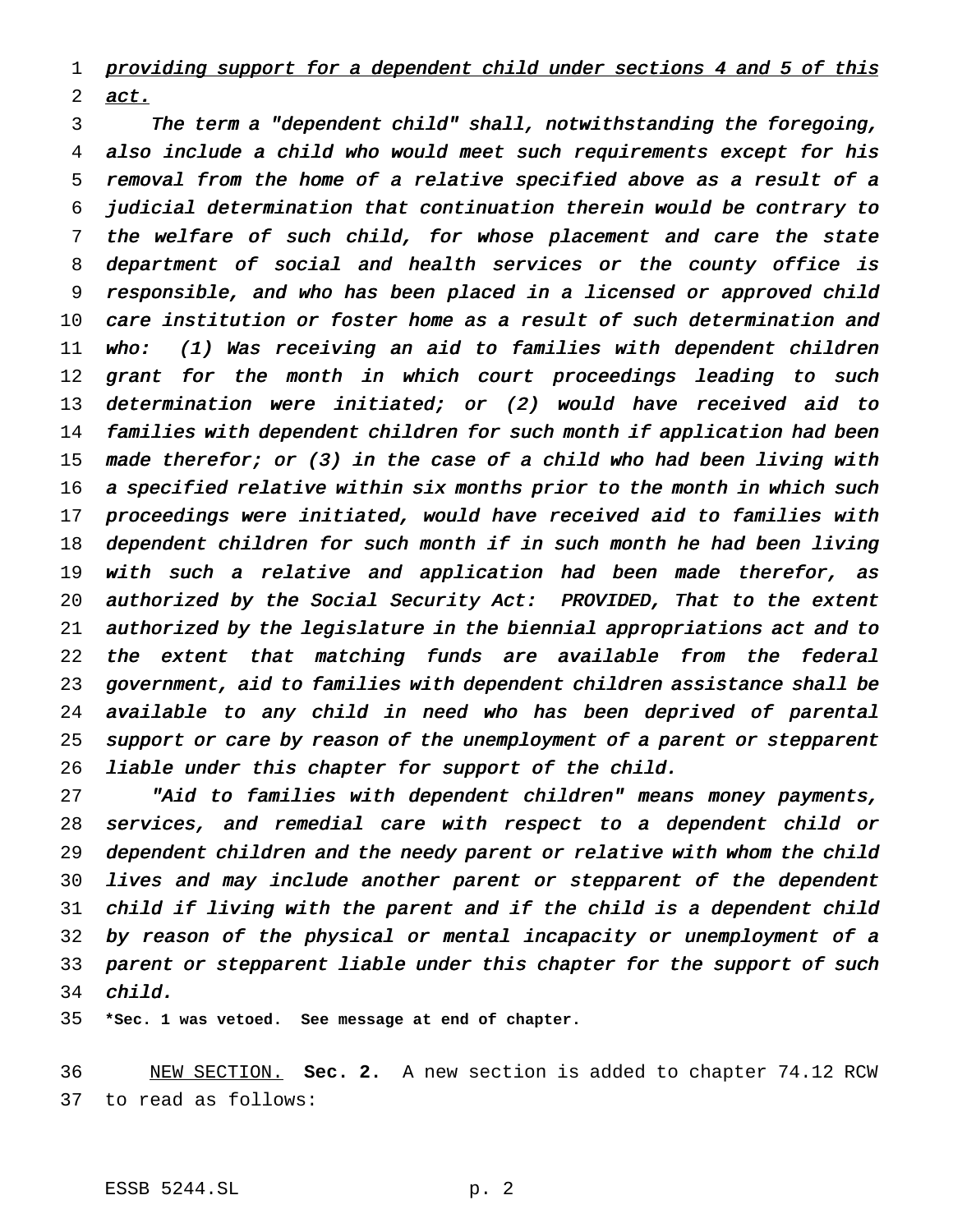(1) Whenever the department receives an application for assistance on behalf of a child under this chapter and an employee of the department has reason to believe that the child has suffered abuse or neglect, the employee shall cause a report to be made as provided under chapter 26.44 RCW.

 (2) Whenever the department approves an application for assistance on behalf of a child under this chapter, the department shall make a reasonable effort to determine whether the child is living with a parent of the child. Whenever the child is living in the home of a relative other than a parent of the child, the department shall make reasonable efforts to notify the parent with whom the child has most recently resided that an application for assistance on behalf of the child has been approved by the department and shall advise the parent of his or her rights under sections 2 through 5 of this act, unless good cause exists not to do so based on a substantiated claim that the parent has abused or neglected the child.

 (3) Upon written request of the parent, the department shall notify the parent of the address and location of the child, unless there is a current investigation or pending case involving abuse or neglect by the parent under chapter 13.34 RCW.

 (4) The department shall notify and advise the parent of the provisions of the family reconciliation act under chapter 13.32A RCW.

 NEW SECTION. **Sec. 3.** A new section is added to chapter 74.12 RCW to read as follows:

 The department shall make reasonable efforts to notify the parent under section 2(2) of this act as soon as reasonably possible, but no later than seven days after approval of the application by the department.

29 \*NEW SECTION. Sec. 4. A new section is added to chapter 74.12 RCW to read as follows:

 <sup>A</sup> parent may be excused from providing support for <sup>a</sup> dependent child receiving assistance as provided under section <sup>5</sup> of this act. **\*Sec. 4 was vetoed. See message at end of chapter.**

34 \*NEW SECTION. Sec. 5. A new section is added to chapter 74.20A RCW to read as follows: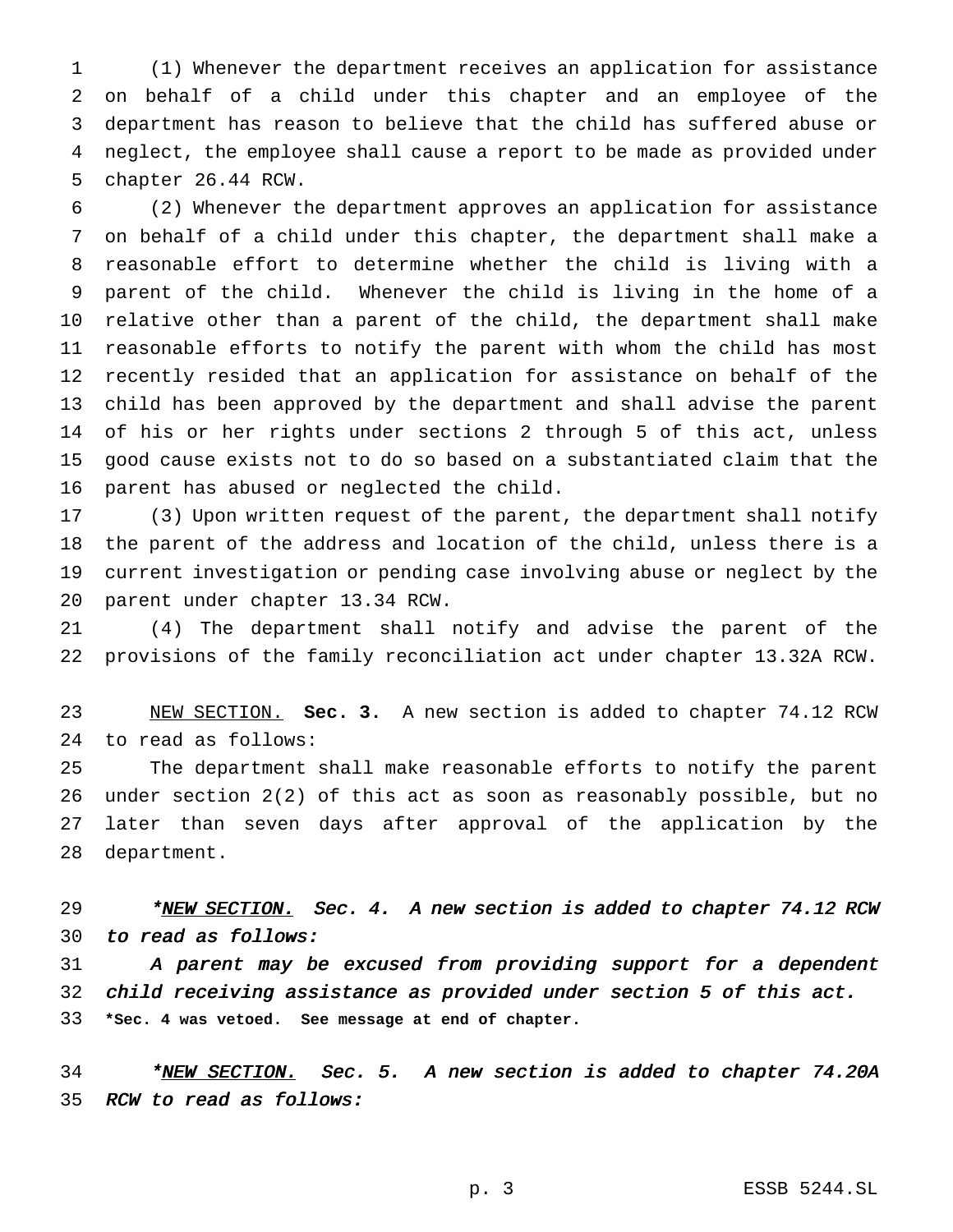(1) For the purpose of this title or Title <sup>26</sup> RCW, <sup>a</sup> responsible parent shall be excused from providing support for <sup>a</sup> dependent child receiving public assistance, if the responsible parent is the legal custodian of the child and the parent meets the requirements under this section. The responsible parent shall only be excused for any period during which the parent meets the requirements. In order to be excused, the responsible parent must establish:

8 (a) He or she is the legal custodian of the child;

 (b) When there is <sup>a</sup> question or dispute regarding the parent having legal custody of the child, <sup>a</sup> court or administrative tribunal of competent jurisdiction has entered an order providing legal and 12 physical custody of the child to the responsible parent;

 (c) When <sup>a</sup> custody order is required under (b) of this subsection, 14 the custody order has not been modified, superseded, or dismissed;

 (d) The child receiving public assistance left the home of the responsible parent without that parent's consent and there is no current investigation, pending case, or court order involving abuse or 18 neglect by the parent under chapter 13.34 RCW; and

 (e) Within <sup>a</sup> reasonable time after the child's absence from the home, he or she has exerted reasonable efforts to regain physical custody of the child.

 (2) The department shall adopt rules to implement the requirements of this section.

**\*Sec. 5 was vetoed. See message at end of chapter.**

25 \*NEW SECTION. Sec. 6. By October 1, 1995, the department shall request the governor to seek congressional action on any federal legislation that may be necessary to implement any sections of this act. By October 1, 1995, the department shall request the governor to seek federal agency action on any federal regulation that may require <sup>a</sup> federal waiver. By January <sup>1</sup> of each year, the department shall report to the legislature on the status of its efforts to obtain any federal statutory or regulatory waivers provided in this section. If all federal statutory or regulatory waivers necessary to fully implement this act have not been obtained, the department shall report 35 the extent to which this act can be implemented without receipt of such waivers. The reporting requirement under this section shall terminate